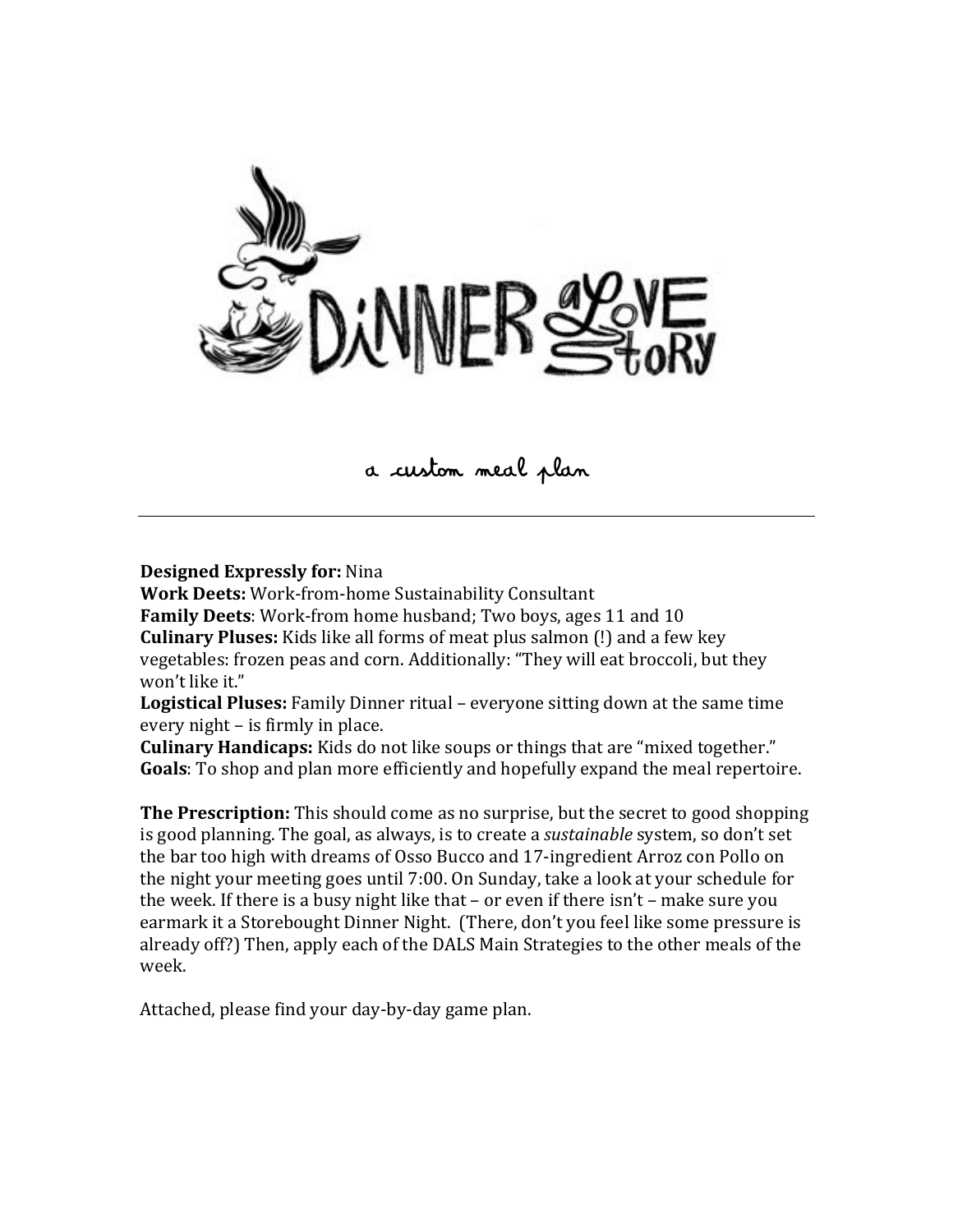# the schedule

# **SATURDAY AND SUNDAY**

*Make a deposit in the bank. Even just a few minutes on the weekend can make your weeknight meal-making easier. Split up the duties with someone else in the house – none of these tasks take any kind of culinary expertise…particularly the shopping one.* 

Take 5 minutes: Make a salad dressing. I can't explain the science behind this exactly, but I believe there is a direct correlation between the amount homemade vinaigrette consumed and an elevated quality of life.

Take 15 minutes: Make a chili oil that will grown-up-ify your boring steamed vegetables you give the kids.

Take 25 minutes: Make a Turkey Bolognese, freeze it, and have it with pasta later in the week.

Take an hour: Hit the supermarket, armed with shopping list below. Encourage the kids to come with you so they are *invested* in the meals to come. ("Dude, you picked out the sweet potato fries, so you have to at least try them.")

## **MONDAY**

*Strategy:,Try,Something,New…ish* Two options: Salmon with Yogurt-Mustard-Dill Sauce OR Yogurt-Marinated Chicken (note: chicken requires 3 hours of marinating)

## **TUESDAY**

*Strategy:,Homemade,Dinner,from,the,Freezer* Pasta with Bolognese and Greens with homemade vinaigrette.

#### **WEDNESDAY**

*Strategy: Think about it in the morning!* Ginger-and-soy marinated pork tenderloin with Spicy Broccoli (plain for the boys)

## **THURSDAY**

Strategy: Storebought Dinner from the Freezer Trader Joes Mandarin Chicken with Rice! Done!

## **FRIDAY**

OUT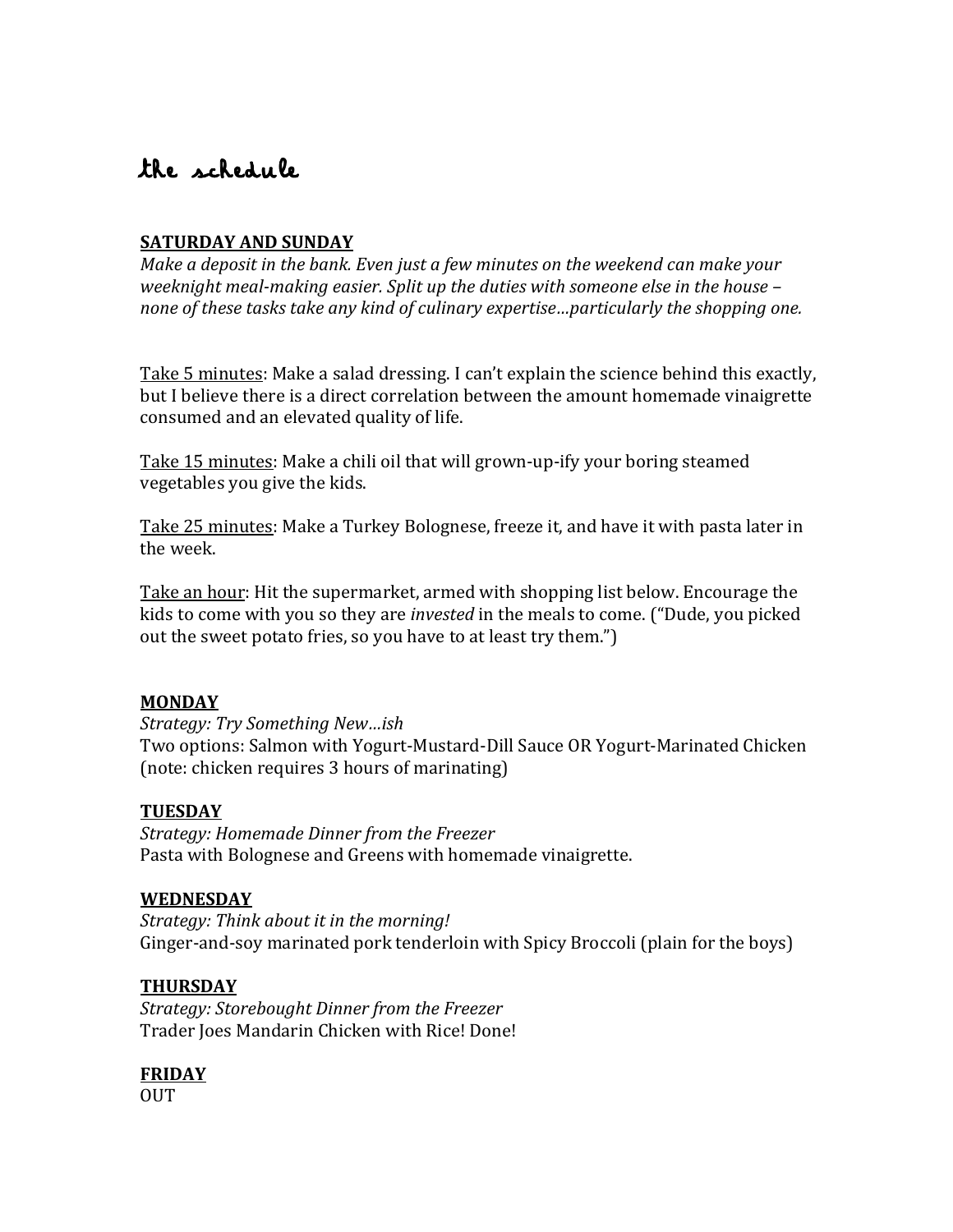# the recipes

# **Basic!Turkey!Bolognese**

Few glugs of olive oil 1 small onion, chopped 1 garlic clove, minced 1/2 teaspoon red pepper flakes Salt and pepper to taste 1 pound ground beef or turkey (if using turkey, dark meat is always preferable) 1 heaping tablespoon tomato paste 1 teaspoon fennel seeds 1 teaspoon sugar  $1/4$  cup wine (red or white preferably dry) optional 1 28-ounce can diced tomatoes, in their juices 8 shakes of dried oregano 1 pound tubular pasta (penne, rigatoni, ziti) Freshly grated Parmesan cheese, for serving Add the oil to a medium saucepan set over medium-low heat. Add onion, garlic,

pepper flakes, and salt and pepper and cook for about 2 minutes, until onion is slightly wilted.

Push everything to one side of the pot, turn up heat slightly, and add the ground meat, breaking it up with a fork as it browns. Once most of the pink is gone, stir it together with onion mixture.

Add the tomato paste, fennel seeds, sugar, and wine (if using) and stir everything together. Raise the heat to medium-high and cook until most of the liquid has been absorbed, about 5 minutes. Stir in the tomatoes and oregano. Bring the sauce to a boil and then turn heat to low and simmer uncovered for at least 30 minutes and up to 1 hour.

If you are freezing for later, let the sauce cool at this point and then ladle it into a freezer bag. If you are not freezing for later, while the sauce is simmering (or reheating), prepare the pasta according to package directions. Toss the drained pasta with sauce and serve in bowls topped with freshly grated Parmesan.

# **Homemade!Vinaigrette**

In a jar, combine all of the following ingredients and shake vigorously:

1 tablespoon Dijon mustard 4 tablespoons red wine vinegar 1 teaspoon sugar or a squeeze of honey squeeze of lemon 1/2 teaspoon salt and freshly ground pepper Chopped herbs (chives, parsley, dill, thyme, whatever you've got)  $1/2$  cup good olive oil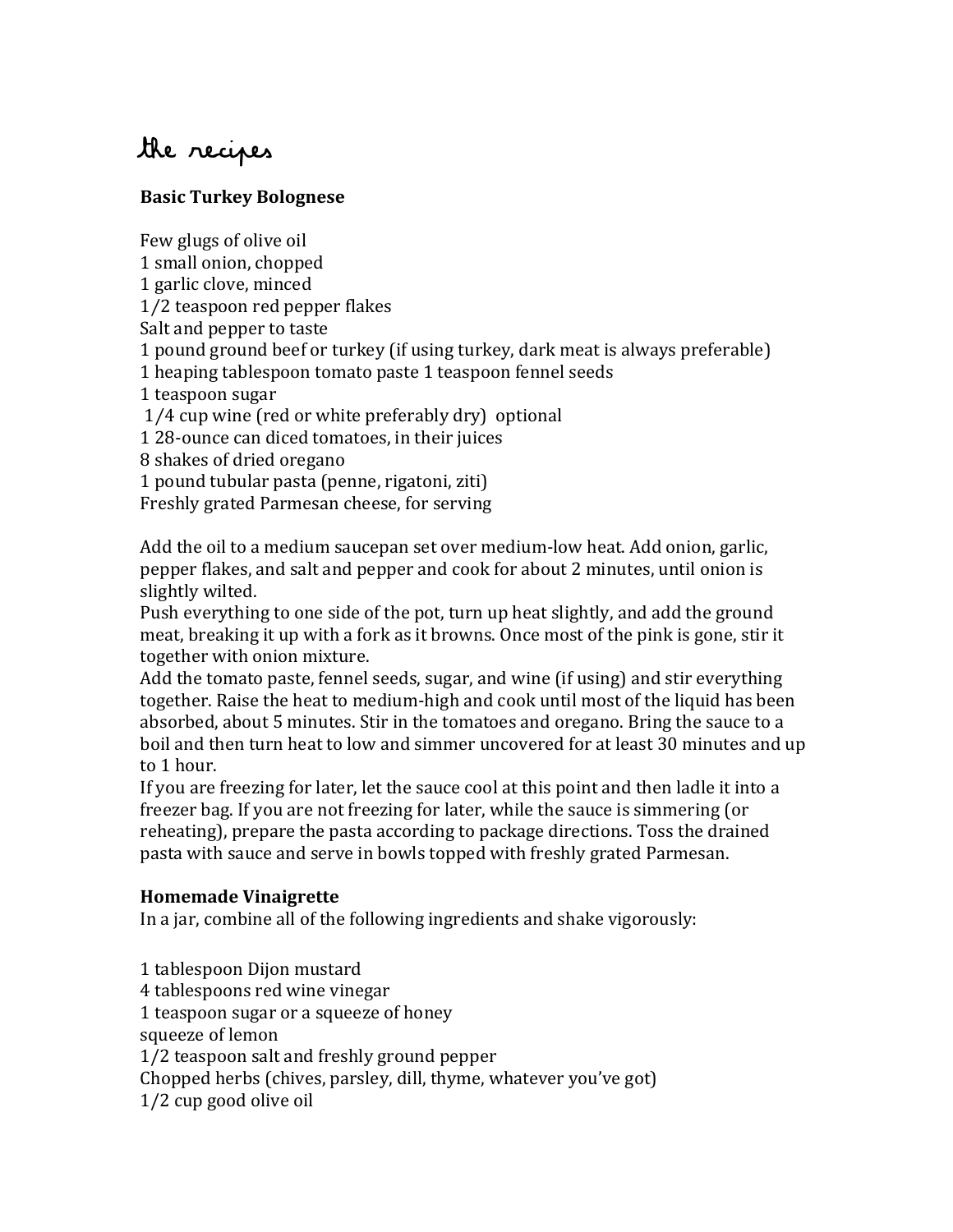## **Chili Oil with Garlic and Mint**

This recipe is from my friend Christine – who got it from Russell Moore at Camino in Oakland. It elevates just about everything (eggs, grilled meats, fish) but this week we'll probably just use it for the broccoli. Crush two medium-hot dried chili peppers into small pieces. Place in bowl and add just enough hot water to cover. Let sit until hydrated, about 10 minutes. Add 1 clove garlic, pounded into a paste, and  $\frac{1}{4}$  cup chopped mint leaves. Slowly stir in  $\frac{1}{2}$  cup extra-virgin olive oil. Season to taste. Let sit a few hours before using.

# **Salmon with Yogurt-Mustard Dill Sauce**

Sprinkle a  $1 \frac{1}{4}$ -pound salmon filet with salt and pepper. Roast in a foil-lined baking dish in 400°F oven for 15 minutes.

Meanwhile, combine the following in a small bowl:  $1/2$  cup plain yogurt, 2 heaping teaspoons mustard (preferably Dijon), 1 tablespoon chopped dill, squeeze of lemon, salt and pepper.

Serve with buttered and salted frozen peas and a baguette.

# **Yogurt-marinated Chicken**

Pound five or six medium boneless chicken breasts (about 1  $\frac{1}{2}$  pounds) between sheets of wax paper until thin. (If you don't have a meat mallet, just use a hammer.) Halve the breasts if they spread out too much and are too unwieldy.

In a bowl, whisk together:  $\frac{3}{4}$  cup plain yogurt, 1 minced clove garlic, 1 roughly chopped onion, juice from one juicy lime, 1 good squeeze of honey, 1 tablespoon olive oil, 1 tablespoon garam masala (or curry powder), handful of cilantro (rinsed and torn with fingers) salt and pepper.

Pour marinade into Ziploc storage bag, drop in chicken, mush around until coated, and seal. Chill in the refrigerator for a minimum of 3 hours.

Broil (or grill) about 4 minutes a side until flesh is firm but not rock hard.

Serve with sweet potato fries and your choice of frozen peas or corn. (You want *something* on the plate to look familiar.)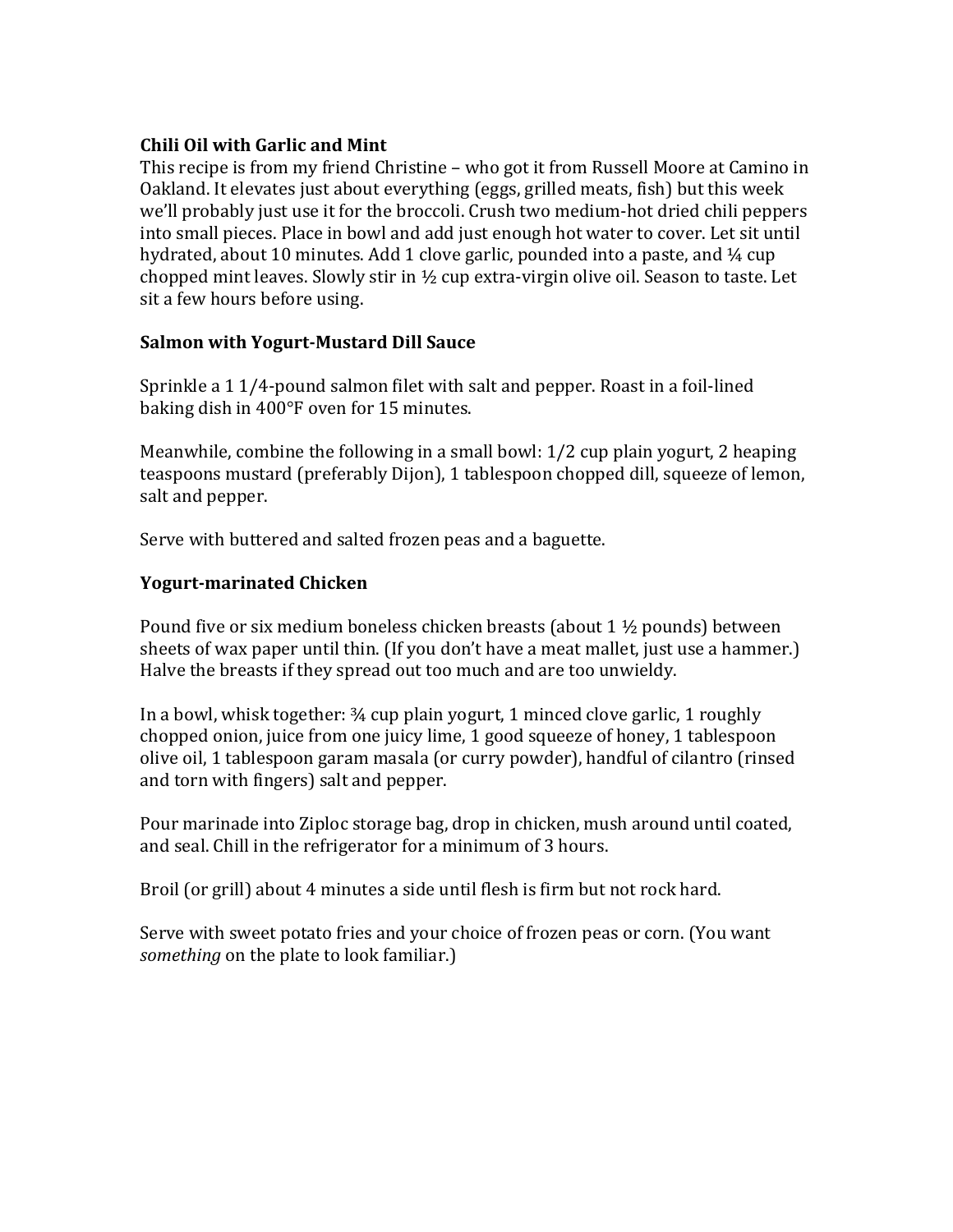#### **Soy-ginger pork tenderloin**

This recipe is from *Everyday Food's* awesome new Youtube series. Please cut and paste this URL into your browser if you need more convincing of how freaking easy it is: http://ow.ly/90vAM

In the morning, make your marinade by whisking together the following ingredients:

1 teaspoon ginger squeeze of lime  $\frac{1}{4}$  cup rice vinegar (unseasoned)  $\frac{1}{4}$  cup soy sauce 1 tablespoon neutral oil (vegetable, canola, grapeseed)

Add 1 pork tenderloin to the marinade, place in fridge, and go to work.

During the day: Take note of why you feel so good about yourself today – dinner is halfway finished!

When you walk in the door, steam some broccoli. Remove your special chili oil -- the one you made on the weekend -- from the fridge.

Broil pork loin 14 minutes, flipping once about half way through. It's done when the flesh feels firm, but not rock hard.

Serve pork loin with steamed broccoli. Try to convince the kids to try a drizzle of spicy oil on their florets.